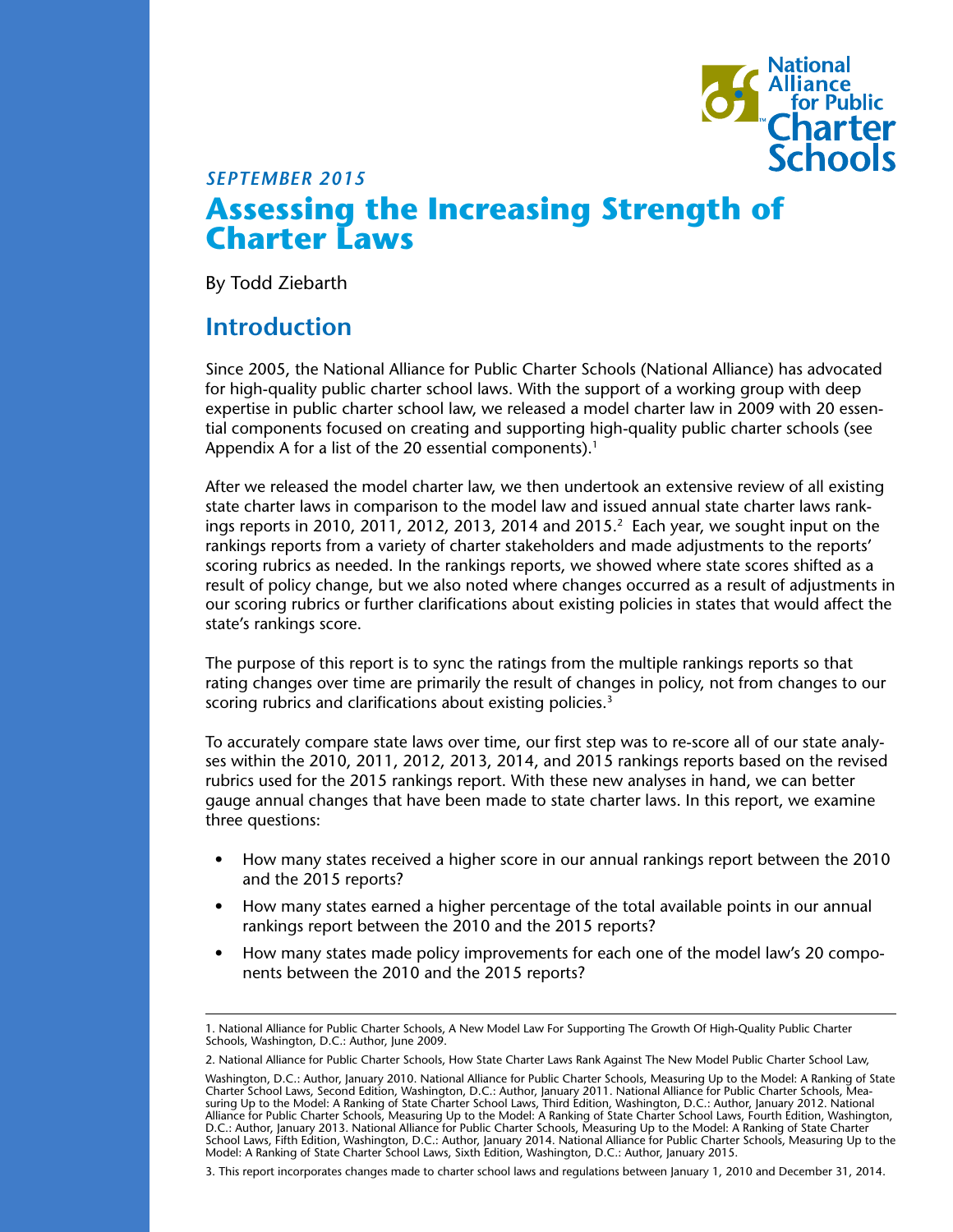# **How Many States Received a Higher Score in our Annual Rankings Report?**

One way to look at how states have changed their charter school laws is to examine how many have received a higher score in our annual rankings report. In the five years since the model law and first rankings report were released, our analysis shows that scores have significantly increased across the country:

- Thirty-two states have made policy improvements that resulted in increases in their scores.
- The three states that saw the highest increases in their five-year cumulative scores are Mississippi (110 points), Hawaii (60 points), and Indiana (46 points).
- Eight states made changes to their laws that led to an increase in their five-year cumulative scores by 30 points or higher: Hawaii, Idaho, Indiana, Mississippi, Nevada, New Mexico, North Carolina, and Rhode Island.
- Five states made changes to their laws that led to an increase in their scores by between 20 and 29 points: Colorado, Florida, Illinois, Louisiana, and South Carolina.
- Twelve states made changes to their laws that led to an increase in their scores by between 10 and 19 points: Alaska, Arizona, Delaware, Michigan, New Hampshire, New Jersey, New York, Ohio, Oregon, Tennessee, Texas, and Utah.
- Seven states made changes to their laws that led to an increase in their scores by between 1 point and 9 points): Arkansas, District of Columbia, Iowa, Massachusetts, Missouri, Oklahoma, and Virginia.
- The scores for five states remained the same (Georgia, Kansas, Maine, Washington, and Wyoming), and the scores for six states decreased (California, Connecticut, Maryland, Minnesota, Pennsylvania, and Wisconsin).
- Three states enacted brand new legislation relatively well aligned with the model law (Maine in 2011, Mississippi in 2013, and Washington in 2012).

Table 1 shows the score increase for each of the states from between the 2010 and the 2015 reports. The states are listed in alphabetical order, and their scores are readjusted using the 2015 rubric for all years. Using this adjusted rubric, the total points possible is 228 points per year.

#### **Table 1: State Charter Law Point Totals and Differences Between the 2010 and the 2015 National Alliance Rankings Reports**

| <b>State</b>         | 2010 | 2011 | 2012 | 2013 | 2014 | 2015 | <b>Point</b><br><b>Differential</b><br>(2010 to 2015) |
|----------------------|------|------|------|------|------|------|-------------------------------------------------------|
| Alaska               | 59   | 65   | 65   | 66   | 67   | 78   | 19                                                    |
| Arizona              | 139  | 140  | 140  | 148  | 151  | 151  | 12                                                    |
| Arkansas             | 122  | 122  | 128  | 128  | 128  | 128  | 6                                                     |
| California           | 156  | 152  | 152  | 152  | 152  | 152  | $-4$                                                  |
| Colorado             | 138  | 138  | 138  | 159  | 159  | 159  | 21                                                    |
| Connecticut          | 117  | 113  | 113  | 113  | 113  | 113  | -4                                                    |
| <b>Delaware</b>      | 124  | 120  | 126  | 126  | 142  | 142  | 18                                                    |
| District of Columbia | 148  | 148  | 151  | 153  | 153  | 153  | 5                                                     |

**(Listed in Alphabetical Order and Re-Adjusted Using 2015 Rubric for All Years)**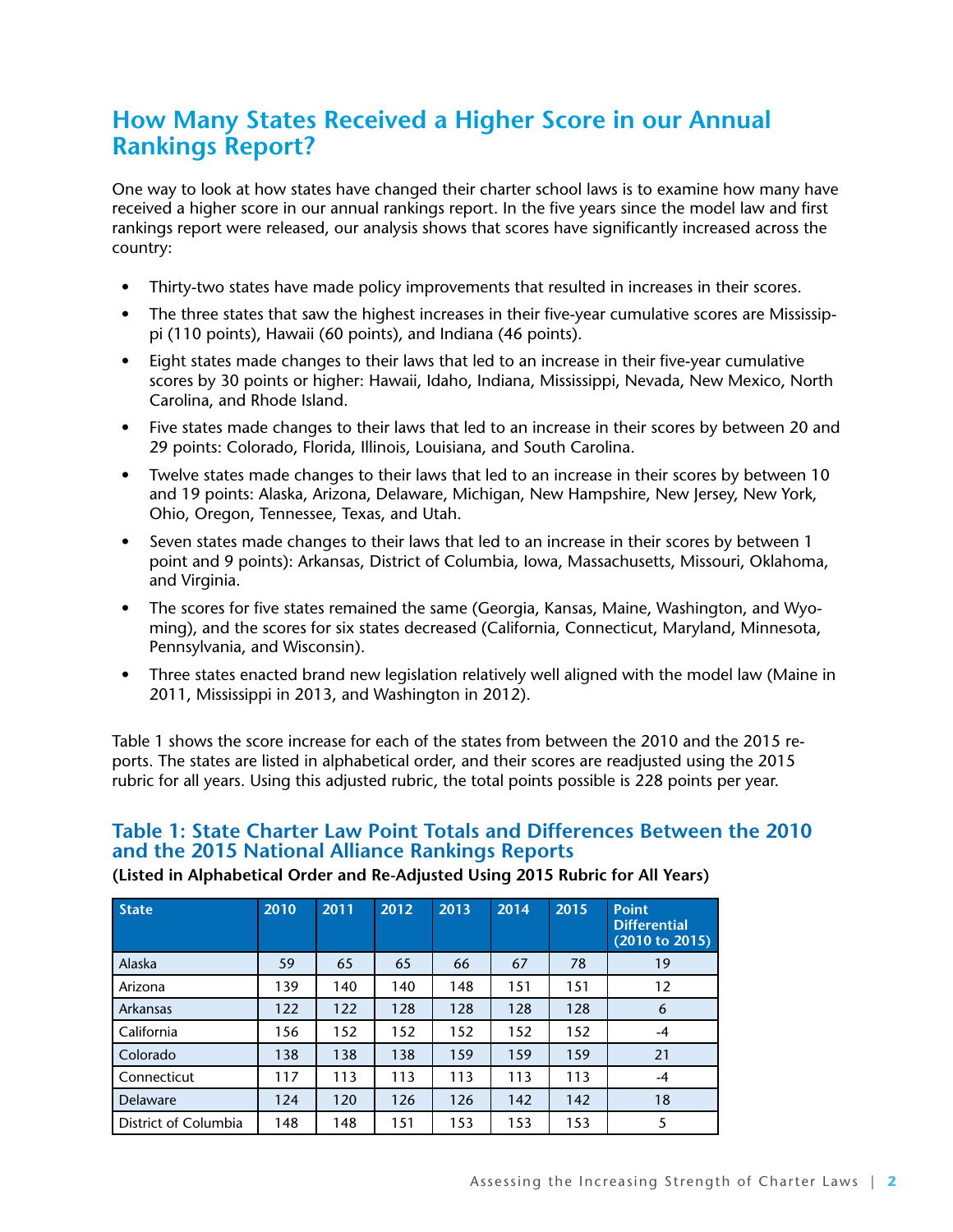| <b>State</b>   | 2010 | 2011 | 2012 | 2013 | 2014 | 2015 | <b>Point</b><br><b>Differential</b><br>(2010 to 2015) |  |
|----------------|------|------|------|------|------|------|-------------------------------------------------------|--|
| Florida        | 136  | 152  | 156  | 156  | 156  | 156  | 20                                                    |  |
| Georgia        | 137  | 133  | 133  | 137  | 137  | 137  | $\mathbf 0$                                           |  |
| Hawaii         | 76   | 83   | 83   | 83   | 136  | 136  | 60                                                    |  |
| Idaho          | 107  | 107  | 104  | 113  | 141  | 141  | 34                                                    |  |
| Illinois       | 106  | 106  | 127  | 127  | 127  | 129  | 23                                                    |  |
| Indiana        | 115  | 103  | 139  | 139  | 161  | 161  | 46                                                    |  |
| lowa           | 54   | 63   | 63   | 63   | 63   | 63   | 9                                                     |  |
| Kansas         | 63   | 63   | 63   | 63   | 63   | 63   | $\mathbf 0$                                           |  |
| Louisiana      | 138  | 142  | 138  | 167  | 167  | 167  | 29                                                    |  |
| Maine          |      |      | 163  | 163  | 163  | 163  | 0                                                     |  |
| Maryland       | 42   | 38   | 41   | 41   | 41   | 41   | $-1$                                                  |  |
| Massachusetts  | 141  | 150  | 150  | 147  | 147  | 147  | 6                                                     |  |
| Michigan       | 129  | 125  | 141  | 141  | 141  | 141  | 12                                                    |  |
| Minnesota      | 178  | 174  | 174  | 174  | 174  | 174  | $-4$                                                  |  |
| Mississippi    |      | 39   | 39   | 39   | 149  | 149  | 110                                                   |  |
| Missouri       | 123  | 119  | 119  | 132  | 132  | 132  | 9                                                     |  |
| Nevada         | 118  | 118  | 135  | 135  | 150  | 150  | 32                                                    |  |
| New Hampshire  | 114  | 117  | 129  | 116  | 128  | 128  | 14                                                    |  |
| New Jersey     | 106  | 106  | 106  | 116  | 116  | 116  | 10                                                    |  |
| New Mexico     | 120  | 120  | 150  | 150  | 150  | 150  | 30                                                    |  |
| New York       | 146  | 156  | 156  | 156  | 156  | 157  | 11                                                    |  |
| North Carolina | 114  | 118  | 136  | 136  | 148  | 148  | 34                                                    |  |
| Ohio           | 114  | 114  | 121  | 125  | 129  | 130  | 16                                                    |  |
| Oklahoma       | 104  | 109  | 109  | 112  | 112  | 112  | 8                                                     |  |
| Oregon         | 123  | 123  | 127  | 127  | 133  | 133  | 10                                                    |  |
| Pennsylvania   | 140  | 133  | 133  | 133  | 133  | 133  | $-7$                                                  |  |
| Rhode Island   | 81   | 84   | 116  | 116  | 116  | 116  | 35                                                    |  |
| South Carolina | 123  | 123  | 123  | 145  | 145  | 152  | 29                                                    |  |
| Tennessee      | 104  | 108  | 116  | 116  | 116  | 120  | 16                                                    |  |
| <b>Texas</b>   | 123  | 123  | 127  | 127  | 137  | 137  | 14                                                    |  |
| Utah           | 133  | 137  | 137  | 141  | 141  | 145  | 12                                                    |  |
| Virginia       | 69   | 73   | 73   | 73   | 76   | 76   | 7                                                     |  |
| Washington     | ۰    | ۳    |      | 162  | 162  | 162  | $\pmb{0}$                                             |  |
| Wisconsin      | 83   | 79   | 79   | 79   | 79   | 79   | $-4$                                                  |  |
| Wyoming        | 87   | 87   | 87   | 87   | 87   | 87   | $\pmb{0}$                                             |  |

Note: A "-" indicates that no charter school law was on the books in the state during that year.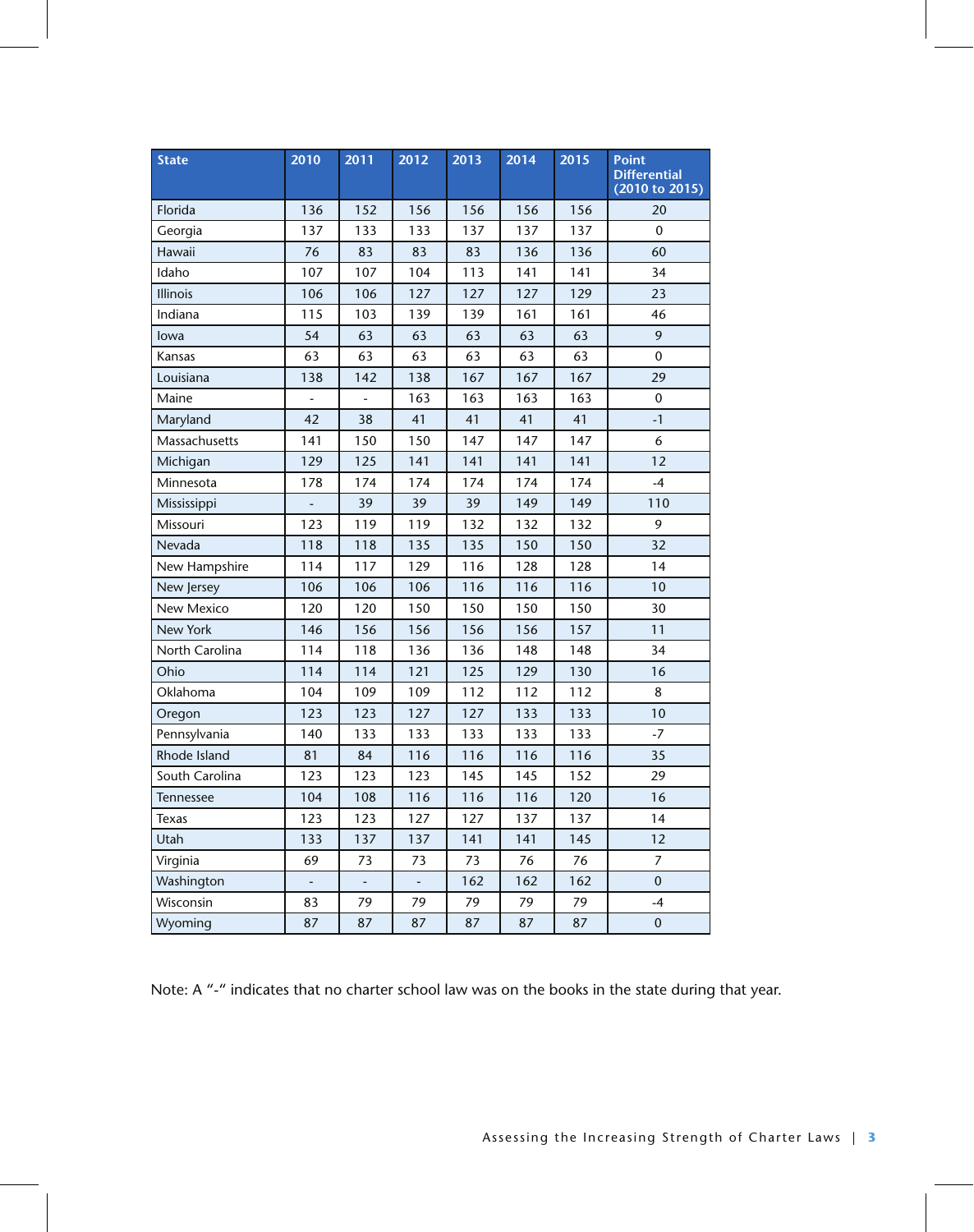### **How Many States Earned a Higher Percentage of the Total Available Points in our Annual Rankings Report?**

A second way to look at how states have changed their laws is to examine how many states earned a higher percentage of the total available points in our annual rankings report. Table 2 shows the percentage point increase for each of the states between the 2010 and the 2015 reports, ranked in order from the highest percentage in the 2015 report to the lowest. Table 3 organizes the states into categories based upon their percentages of the total available points in the rankings reports in 2010 and 2015. The major takeaways from Tables 2 and 3 are:

- The number of states earning 70 percent or more increased from 1 to 6.
- The number of states earning 60 percent or more increased from 11 to 23.
- The number of states earning 50 percent or more increased from 26 to 35.
- The number of states earning 49 percent or less decreased from 14 to 8.
- Although significant improvements have occurred for many state laws, the highest rated state is still only at 76 percent.

#### **Table 2: State Charter Law Percentages of the Total Available Points in the 2010 and the 2015 National Alliance Rankings Reports**

| <b>State</b>         | Percentage in<br>2010 | Percentage<br>in 2015 | <b>State</b>    | <b>Percentage in</b><br>2010 | Percent<br>$in$ 2015 |
|----------------------|-----------------------|-----------------------|-----------------|------------------------------|----------------------|
| Minnesota            | 78                    | 76                    | Georgia         | 60                           | 60                   |
| Louisiana            | 61                    | 73                    | Hawaii          | 33                           | 60                   |
| Maine                | 71 (2011)             | 71                    | Pennsylvania    | 61                           | 58                   |
| Washington           | 71 (2012)             | 71                    | Oregon          | 54                           | 58                   |
| Indiana              | 50                    | 71                    | Missouri        | 54                           | 58                   |
| Colorado             | 61                    | 70                    | Ohio            | 50                           | 57                   |
| New York             | 64                    | 69                    | <b>Illinois</b> | 46                           | 57                   |
| Florida              | 60                    | 68                    | Arkansas        | 54                           | 56                   |
| District of Columbia | 65                    | 67                    | New Hampshire   | 50                           | 56                   |
| South Carolina       | 54                    | 67                    | Tennessee       | 46                           | 53                   |
| California           | 65                    | 67                    | Rhode Island    | 36                           | 51                   |
| Arizona              | 61                    | 66                    | New Jersey      | 46                           | 51                   |
| <b>New Mexico</b>    | 53                    | 66                    | Connecticut     | 51                           | 50                   |
| Nevada               | 52                    | 66                    | Oklahoma        | 46                           | 49                   |
| Mississippi          | 17(2011)              | 65                    | Wyoming         | 38                           | 38                   |
| North Carolina       | 50                    | 65                    | Wisconsin       | 36                           | 35                   |
| Massachusetts        | 62                    | 64                    | Alaska          | 26                           | 34                   |
| Utah                 | 58                    | 62                    | Virginia        | 30                           | 33                   |
| Delaware             | 54                    | 62                    | lowa            | 24                           | 28                   |
| Idaho                | 47                    | 62                    | Kansas          | 28                           | 28                   |
| Michigan             | 57                    | 62                    | Maryland        | 18                           | 18                   |
| <b>Texas</b>         | 54                    | 60                    |                 |                              |                      |

**(Listed by 2015 Ranking, and Re-Adjusted Using 2015 Rubric for Both Years)**

**Percentage in** 

**Percentage in 2015**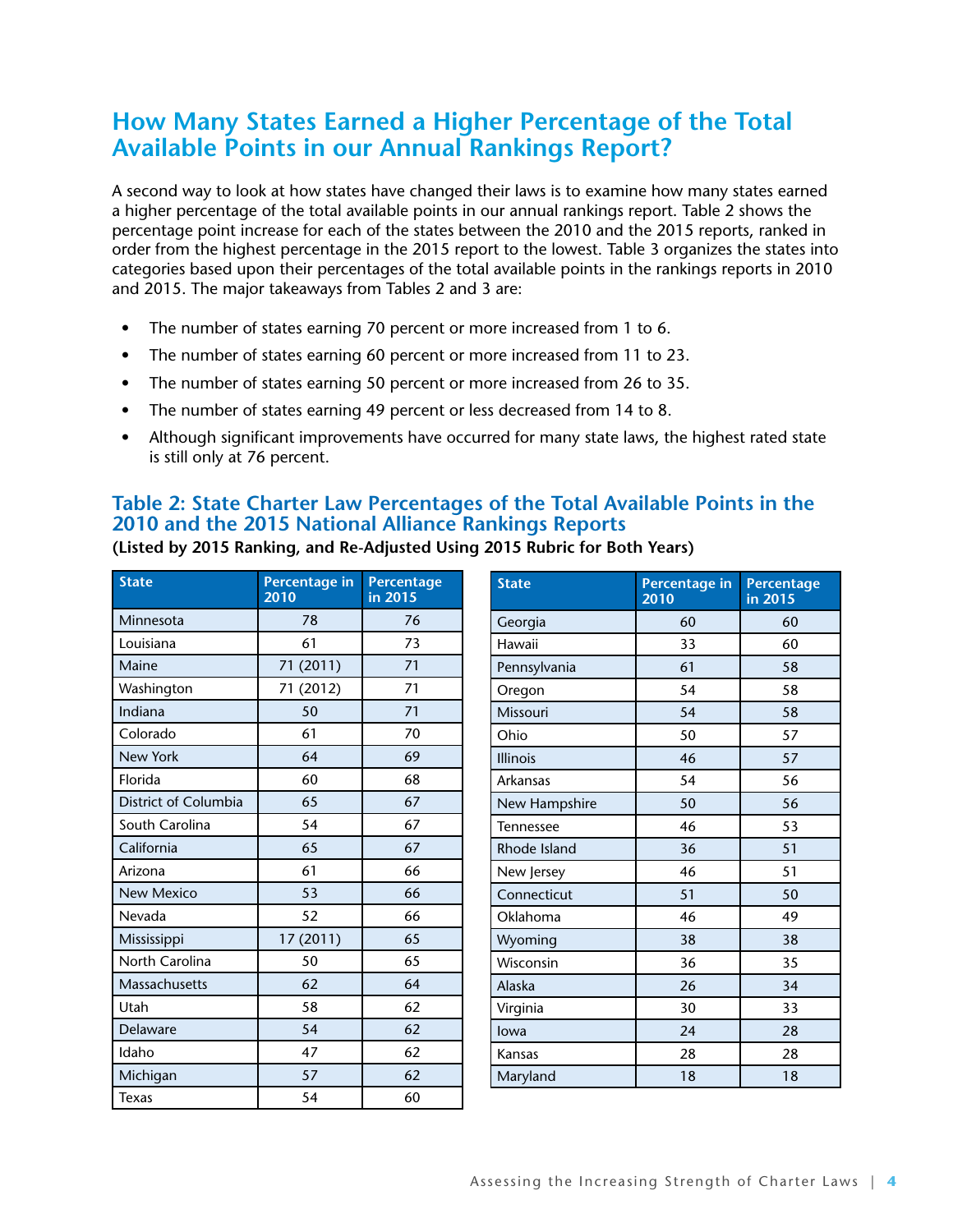| <b>Percentage of Total Points</b><br>(228) | 2010                         | 2015                        |
|--------------------------------------------|------------------------------|-----------------------------|
| $70%+$                                     |                              | 6                           |
| 60% to 69%                                 | 10 (11 states $> 60\%$ )     | 17 (23 states $> 60\%$ )    |
| 50% to 59%                                 | 15 (26 states $>$ 50%)       | 12 (35 states $>$ 50%)      |
| 40% to 49%                                 |                              |                             |
| 30% to 39%                                 |                              | 4                           |
| 20% to 29%                                 |                              |                             |
| 10% to 19%                                 | $(14 \text{ states} < 49\%)$ | $(8 \text{ states} < 49\%)$ |

#### **Table 3: State Charter Law Percentage Summary (2010 and 2015)**

Note: The total number of states in the 2010 report was 39 and D.C. The total number in the 2015 report was 42 and D.C., as Maine, Mississippi, and Washington enacted laws in the intervening time period.

### **How Many States Made Policy Improvements for Each One of the Model Law's 20 Components?**

A third way to look at how states have changed their laws is to examine how many states enacted policy improvements for each one of the model law's 20 components. Table 4 shows how many states made policy improvements for each one of the model law's 20 components. From our perspective, the major takeaways from this data are:

- States made the most progress in lifting caps (component #1), with 16 states doing so.
- States also made significant progress in strengthening charter school and authorizer accountability, with 28 states enacting such policies (via changes to components #4, #6, #7, #8, and #9).
- Ten states made significant improvements to their facilities policies for charters (component #19).

| <b>Model Law Component</b>                                                                   | <b>Specific States that Made Policy Improvements</b>                                                                                                                                             | # of States that<br><b>Made Policy</b><br><b>Improvements</b> |
|----------------------------------------------------------------------------------------------|--------------------------------------------------------------------------------------------------------------------------------------------------------------------------------------------------|---------------------------------------------------------------|
| 1) No Caps                                                                                   | Alaska, Arkansas, Hawaii, Idaho, Indiana, Iowa,<br>Massachusetts, Michigan, Mississippi, Missouri,<br>New Hampshire, New York, North Carolina, Ohio,<br>Oklahoma, Rhode Island, Tennessee, Texas | 18                                                            |
| 7) Performance-Based Charter<br><b>Contracts Required</b>                                    | Arizona, Delaware, Florida, Idaho, Mississippi,<br>Nevada, New Jersey, New Mexico, Ohio, Rhode<br>Island, South Carolina, Texas, Utah                                                            | 13                                                            |
| 6) Transparent Charter Applica-<br>tion, Review, and Decision-making<br><b>Processes</b>     | Colorado, Florida, Georgia, Louisiana,<br>Massachusetts, Michigan, Minnesota, Mississippi,<br>Oregon, South Carolina, Tennessee, Virginia                                                        | 12                                                            |
| 8) Comprehensive Charter School<br><b>Monitoring and Data Collection</b><br><b>Processes</b> | Colorado, Florida, Hawaii, Idaho, Illinois, Indiana,<br>Michigan, Mississippi, Nevada, New Mexico,<br>Rhode Island, South Carolina                                                               | 12                                                            |
| 10) Educational Service Providers<br><b>Allowed</b>                                          | Colorado, Florida, Hawaii, Illinois, Indiana,<br>Louisiana, Michigan, Mississippi, Missouri, New<br>Mexico, Oregon, Rhode Island                                                                 | 12                                                            |

### **Table 4: Model Law Component Improvements (2010 to 2015)**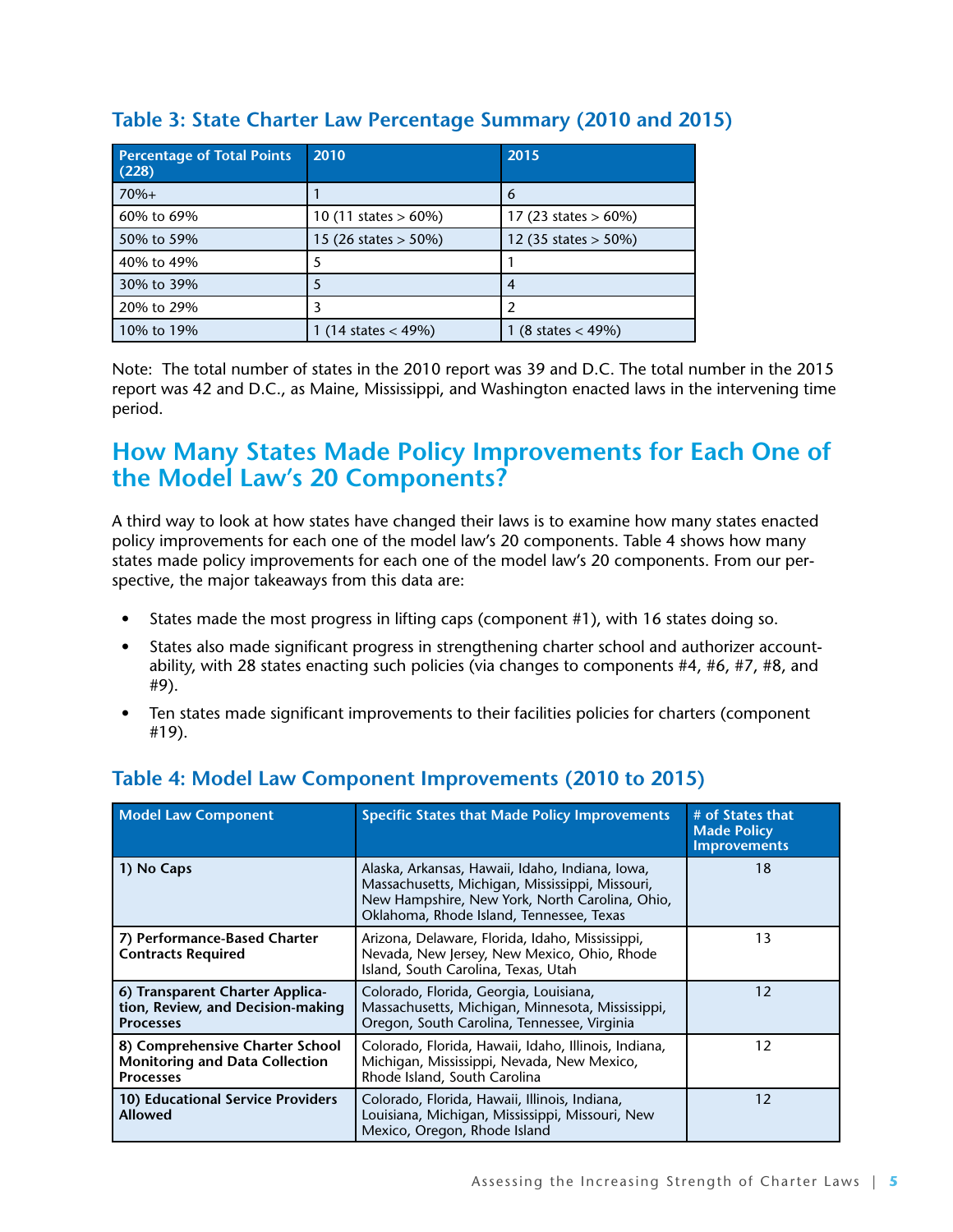| <b>Model Law Component</b>                                                                                   | <b>Specific States that Made Policy Improvements</b>                                                                | # of States that<br><b>Made Policy</b><br><b>Improvements</b> |
|--------------------------------------------------------------------------------------------------------------|---------------------------------------------------------------------------------------------------------------------|---------------------------------------------------------------|
| 4) Authorizer and Overall Program<br><b>Accountability System Required</b>                                   | Hawaii, Illinois, Indiana, Louisiana, Maine,<br>Mississippi, Missouri, Nevada, New Mexico, North<br>Carolina, Texas | 11                                                            |
| 9) Clear Processes for Renewal,<br>Nonrenewal, and Revocation<br><b>Decisions</b>                            | Arizona, Colorado, Delaware, Hawaii, Idaho,<br>Indiana, Louisiana, Mississippi, New Mexico, Rhode<br>Island         | 10                                                            |
| 19) Equitable Access to Capital<br><b>Funding and Facilities</b>                                             | Delaware, Hawaii, Idaho, Indiana, Mississippi,<br>Nevada, New York, Ohio, Texas, Utah                               | 10                                                            |
| 5) Adequate Authorizer Funding                                                                               | Alaska, Hawaii, Idaho, Illinois, Indiana, Mississippi,<br>Nevada, New Mexico, South Carolina                        | 9                                                             |
| 15) Multi-School Charter Contracts<br>and/or Multi-Charter Contract<br><b>Boards Allowed</b>                 | Delaware, Hawaii, Indiana, Louisiana,<br>Massachusetts, Mississippi, New Jersey, New York                           | 8                                                             |
| 3) Multiple Authorizers Available                                                                            | Alaska, Idaho, Illinois, Indiana, Nevada, South<br>Carolina                                                         | 6                                                             |
| 14) Automatic Collective Bargain-<br>ing Exemption                                                           | Indiana, Michigan, Mississippi, North Carolina,<br>Virginia                                                         | 5                                                             |
| 16) Extra-Curricular and Inter-<br>scholastic Activities Eligibility and<br><b>Access</b>                    | Alaska, District of Columbia, Mississippi, Ohio,<br>South Carolina                                                  | 5                                                             |
| 17) Clear Identification of Special<br><b>Education Responsibilities</b>                                     | Mississippi, New Hampshire, Oklahoma, Oregon                                                                        | $\overline{4}$                                                |
| 2) A Variety of Public Charter<br><b>Schools Allowed</b>                                                     | Florida, Mississippi, Oklahoma                                                                                      |                                                               |
| 12) Clear Student Recruitment, En-<br>rollment, and Lottery Procedures                                       | Mississippi, Rhode Island, Tennessee                                                                                | 3                                                             |
| 18) Equitable Operational Funding<br>and Equal Access to All State and<br><b>Federal Categorical Funding</b> | Alaska, Hawaii, Mississippi                                                                                         | 3                                                             |
| 11) Fiscally and Legally Autono-<br>mous Schools with Independent<br><b>Public Charter School Boards</b>     | Hawaii, Mississippi                                                                                                 | $\overline{2}$                                                |
| 13) Automatic Exemptions from<br>Many State and District Laws and<br><b>Regulations</b>                      | Louisiana, Mississippi                                                                                              |                                                               |
| 20) Access to Relevant Employee<br><b>Retirement Systems</b>                                                 |                                                                                                                     | 0                                                             |

Note: While we primarily base our analyses on state policy changes, we do factor in changes in practice for a few of the components (#1, #3, and #18). In 2014, the University of Arkansas released a study that provided new data on charter school funding for the 2010-11 school year (Charter School Funding: Inequity Expands). We used that data in our 2014 and 2015 reports and in our updated analyses for the 2011, 2012, and 2013 reports. As a result of this data, 15 states saw their scores decrease for #18, three states saw their scores increase, and the scores for 13 states stayed the same.